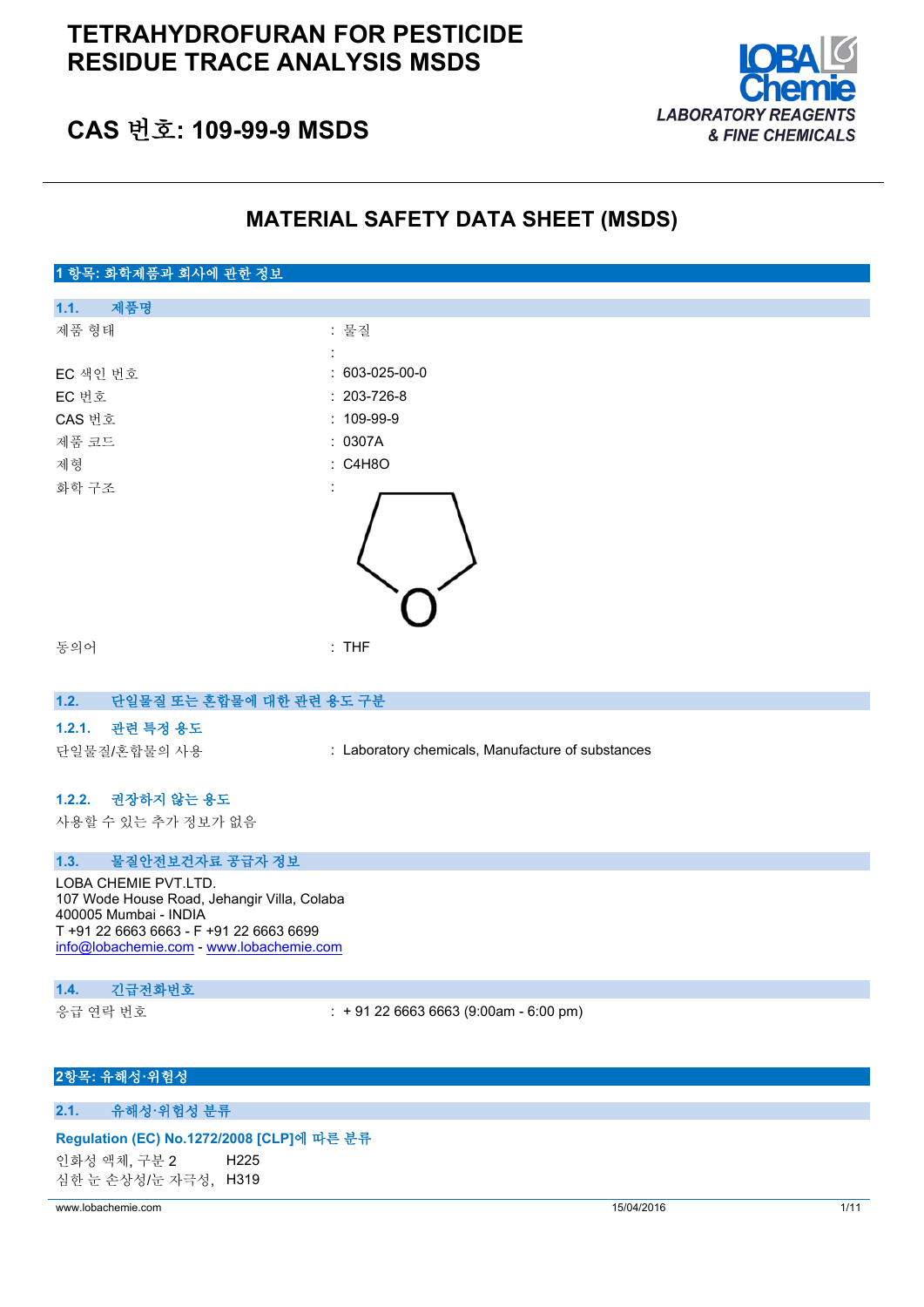물질안전보건자료

Regulation (EC) No. 1907/2006 (REACH) 와 개정된 Regulation(EU) 2015/830 준수

구분 2 특정 표적장기 독성-1회 노출, 구분 3, 호흡기계 자극 H335

분류 범주 및 위험 고지 전문: 16항 참조

#### **Directive 67/548/EEC 또는 Directive 1999/45/EC에 따른 분류**

F; R11 Xi; R36/37 R19 R-단계 전문: 섹션 16 참조

### **물리화학적, 인체 건강 및 환경상의악영향**

사용할 수 있는 추가 정보가 없음

| 예방조치문구를 포함한 경고표지 항목<br>2.2.          |                                                                                                                                                              |
|--------------------------------------|--------------------------------------------------------------------------------------------------------------------------------------------------------------|
| 규정 (EC) No. 1272/2008에 따른 라벨 표시[CLP] |                                                                                                                                                              |
| 위험 표시 그림문자(CLP)                      |                                                                                                                                                              |
|                                      | GHS02<br>GHS07                                                                                                                                               |
| 신호어 (CLP)                            | : 위험                                                                                                                                                         |
| 유해·위험 문구(CLP)                        | : H225 - 고인화성 액체 및 증기<br>H319 - 눈에 심한 자극을 일으킴<br>H335 - 호흡기계 자극을 일으킬 수 있음                                                                                    |
| 예방 조치 문구(CLP)                        | : P210 - 열/스파크/화염/뜨거운 표면 으로부터 멀리하시오 - 금연<br>P261 - 증기, 분진, 흄, 가스 를(을) 흡입하지 마시오.<br>P305+P351+P338 - 눈에 묻으면 몇 분간 물로 조심해서 씻으시오. 가능하면<br>콘택트렌즈를 제거하시오. 계속 씻으시오. |

#### **2.3. 기타 정보**

사용할 수 있는 추가 정보가 없음

| 3항목: 구성성분의 명칭 및 함유량 |                                                        |      |
|---------------------|--------------------------------------------------------|------|
|                     |                                                        |      |
| 단일물질<br>3.1.        |                                                        |      |
| 명칭                  | : TETRAHYDROFURAN For pesticide residue trace analysis |      |
| CAS 번호              | $: 109-99-9$                                           |      |
| EC 번호               | $: 203 - 726 - 8$                                      |      |
| EC 색인 번호            | $: 603-025-00-0$                                       |      |
| www.lobachemie.com  | 15/04/2016                                             | 2/11 |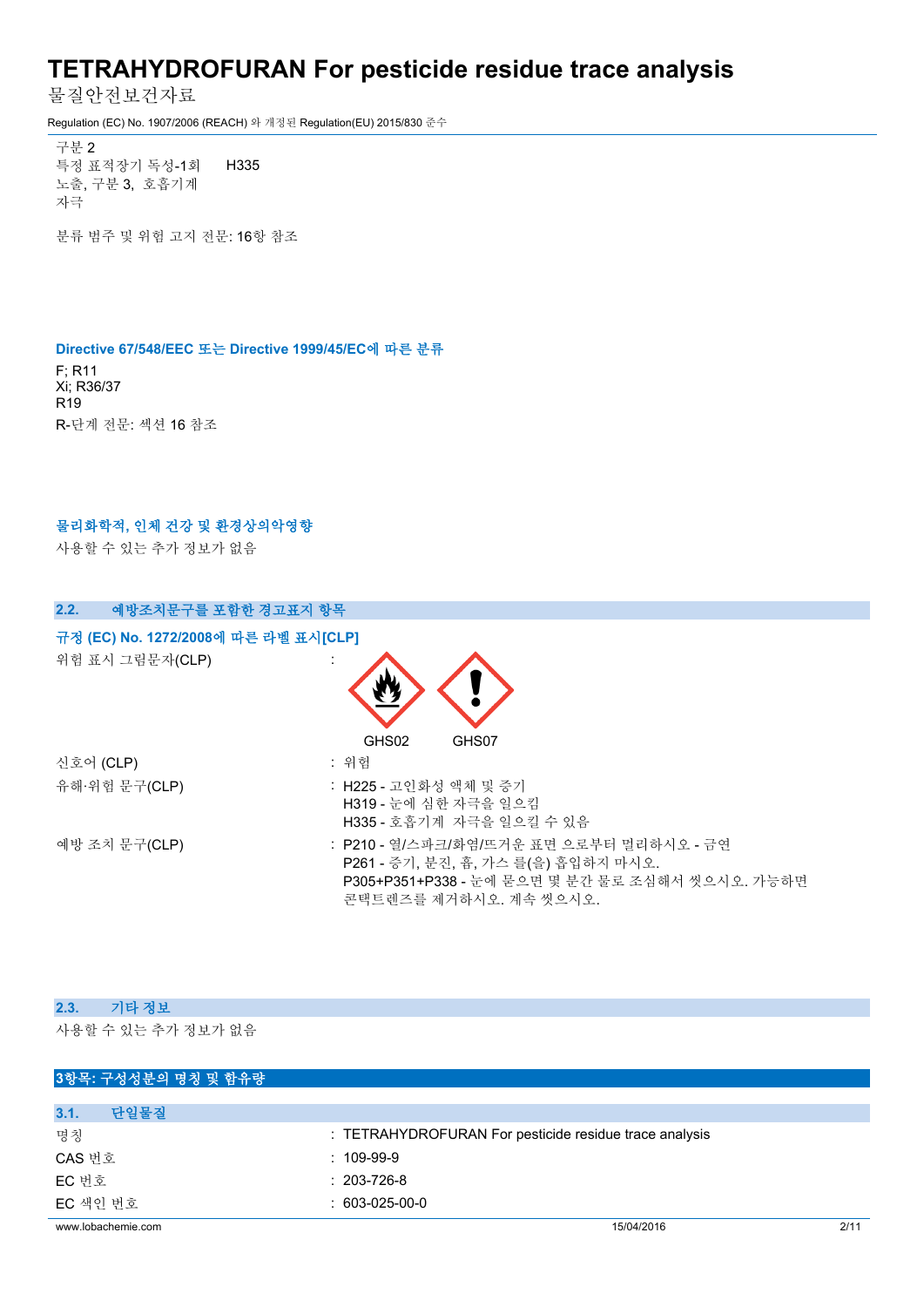물질안전보건자료

Regulation (EC) No. 1907/2006 (REACH) 와 개정된 Regulation(EU) 2015/830 준수

R- 및 H- 문구에 대한 전문: 16항 참조

### **3.2. 혼합물**

해당없음

| 4항목: 응급조치요령                        |                                                                                                                                                                                          |
|------------------------------------|------------------------------------------------------------------------------------------------------------------------------------------------------------------------------------------|
|                                    |                                                                                                                                                                                          |
| 응급조치 요령<br>4.1.                    |                                                                                                                                                                                          |
| 흡입했을 때                             | : 신선한 공기가 있는 곳으로 옮기고 호흡하기 쉬운 자세로 안정을 취하시오. 불편함을<br>느끼면 해독 치료 센터에 문의하거나 의료기관(의사)의 진찰을 받으시오.                                                                                               |
| 피부에 접촉했을 때                         | : 피부를 물로 씻으시오/샤워하시오. 오염된 모든 의복은 벗거나 제거하시오.                                                                                                                                               |
| 눈에 들어갔을 때                          | : 몇 분간 물로 조심해서 씻으시오. 가능하면 콘택트렌즈를 제거하시오. 계속 씻으시오.<br>의학적인 조치·조언을 구하시오.                                                                                                                    |
| 먹었을 때                              | : 입을 씻어내시오. Do not induce vomiting. 의학적인 조치·조언을 구하시오.                                                                                                                                    |
| 4.2.<br>급성 및 만성의 가장 중요한 중상 및 효과    |                                                                                                                                                                                          |
| 흡입 후 증상/효과                         | : 호흡기계 자극을 일으킬 수 있음.                                                                                                                                                                     |
| 눈 접촉 후 증상/효과                       | : 눈에 심한 자극을 일으킴.                                                                                                                                                                         |
| 즉각적인 치료 및 특수 치료 필요 여부 표시<br>4.3.   |                                                                                                                                                                                          |
| 사용할 수 있는 추가 정보가 없음                 |                                                                                                                                                                                          |
| 5항목: 폭발·화재시 대처방법                   |                                                                                                                                                                                          |
|                                    |                                                                                                                                                                                          |
| 적절한 소화제<br>5.1.                    |                                                                                                                                                                                          |
| 적절한 소화제                            | : Carbon dioxide. Dry powder. Foam. Water spray.                                                                                                                                         |
| 부적절한 소화제                           | : Do not use extinguishing media containing water.                                                                                                                                       |
| 화학물질로부터 생기는 특정 유해성<br>5.2.         |                                                                                                                                                                                          |
| 화재 위험                              | : 고인화성 액체 및 증기.                                                                                                                                                                          |
| 폭발 위험                              | : May form flammable/explosive vapour-air mixture. Heat may build pressure,<br>rupturing closed containers, spreading fire and increasing risk of burns and injuries.<br>폭발성 과산화물 형성 가능. |
| 소방대원을 위한 조언<br>5.3.                |                                                                                                                                                                                          |
| 소방 지침                              | : 화염이 폭발성 물질에 도달하면 불을 끄려 하지 마시오. 주변 지역의 사람을<br>대피시키시오.                                                                                                                                   |
| 6항목: 누출사고시 대처방법                    |                                                                                                                                                                                          |
| 인체를 보호하기 위해 필요한 조치사항 및 보호구<br>6.1. |                                                                                                                                                                                          |
| 일반 조치                              | : Remove ignition sources. Use special care to avoid static electric charges. No open                                                                                                    |
|                                    | flames. No smoking.                                                                                                                                                                      |
| 비응급 요원용<br>6.1.1.                  |                                                                                                                                                                                          |
| 응급 조치                              | : Evacuate unnecessary personnel.                                                                                                                                                        |
| 6.1.2. 응급 구조대용                     |                                                                                                                                                                                          |
| 보호 장비                              | : 적절한 개인 보호구를 착용하시오.                                                                                                                                                                     |
| 응급 조치                              | : Ventilate area.                                                                                                                                                                        |
|                                    |                                                                                                                                                                                          |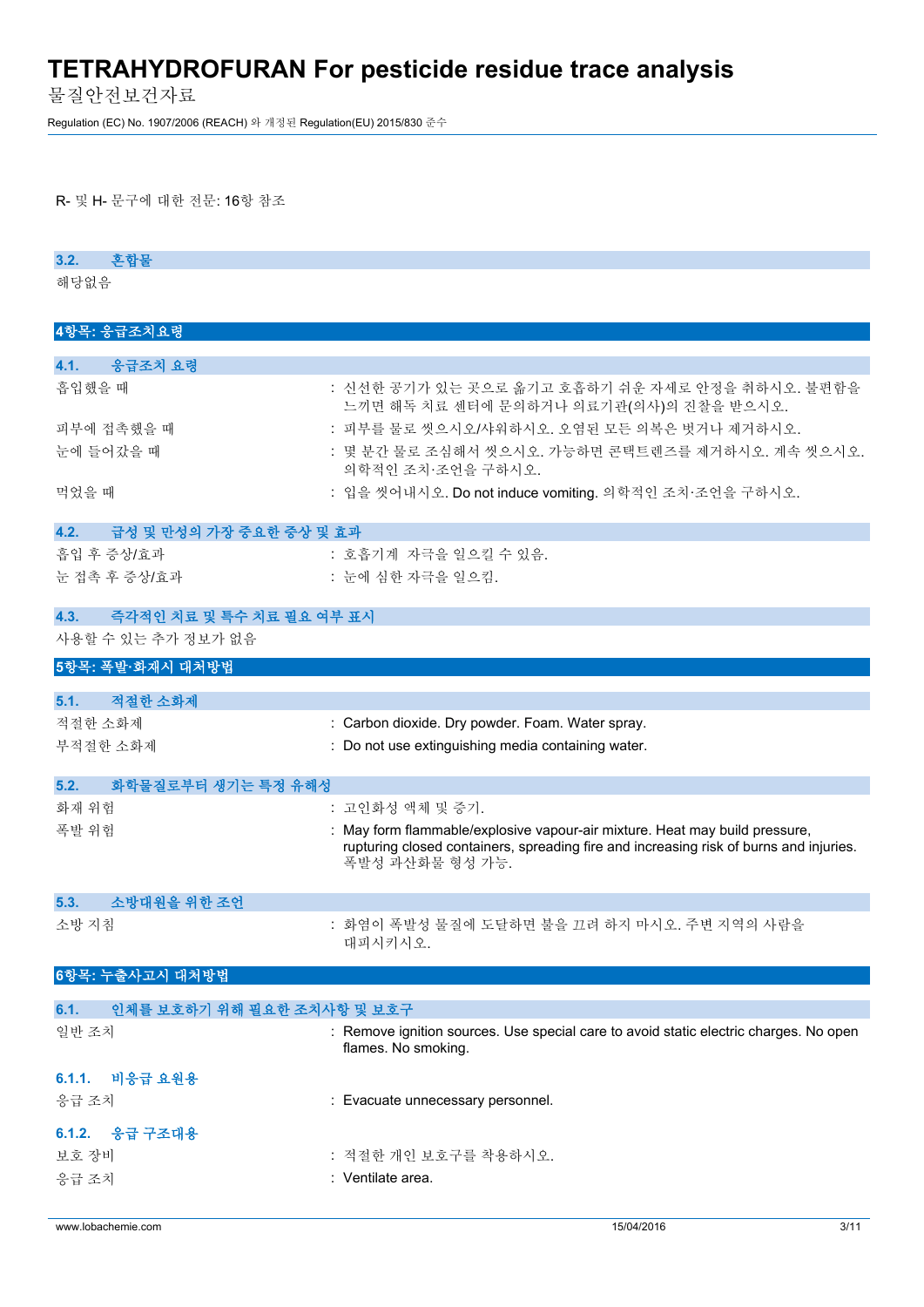물질안전보건자료

Regulation (EC) No. 1907/2006 (REACH) 와 개정된 Regulation(EU) 2015/830 준수

| 환경을 보호하기 위해 필요한 조치사항<br>6.2.   |                                                                                                                                                                        |
|--------------------------------|------------------------------------------------------------------------------------------------------------------------------------------------------------------------|
| 환경으로 배출하지 마시오.                 |                                                                                                                                                                        |
| 정화 또는 제거 방법<br>6.3.            |                                                                                                                                                                        |
| 세척 방법                          | : On land, sweep or shovel into suitable containers. 유출물을 모으십시오.                                                                                                       |
| 기타 항목 참조<br>6.4.               |                                                                                                                                                                        |
| 사용할 수 있는 추가 정보가 없음             |                                                                                                                                                                        |
| 7항목: 취급 및 저장방법                 |                                                                                                                                                                        |
| 안전취급요령<br>7.1.                 |                                                                                                                                                                        |
| 처리 시 위험 가중                     | : Handle empty containers with care because residual vapours are flammable.<br>Hazardous waste due to potential risk of explosion.                                     |
| 안전취급요령                         | : Avoid contact with skin and eyes. 스파크가 발생하지 않는 도구만을 사용하시오. Do<br>not breathe vapours. 옥외 또는 환기가 잘 되는 곳에서만 취급하시오. Keep away<br>from sources of ignition - No smoking. |
| 위생 조치                          | : 이 제품을 사용할 때에는 먹거나, 마시거나 흡연하지 마시오. Wash hands and other<br>exposed areas with mild soap and water before eating, drinking or smoking and<br>when leaving work.        |
| 7.2.<br>피해야할 조건을 포함한 안전한 저장 방법 |                                                                                                                                                                        |
| 기술적 조치                         | : Proper grounding procedures to avoid static electricity should be followed. 용기와<br>수용설비를 접합시키거나 접지하시오.                                                               |
| 보관 조건                          | : Keep in fireproof place. 용기를 단단히 밀폐하시오.                                                                                                                              |
| 피해야할 제품                        | Oxidizing agent.                                                                                                                                                       |
| 피해야 할 물질                       | : Heat sources.                                                                                                                                                        |
| 특정 최종 사용<br>7.3.               |                                                                                                                                                                        |
| 사용할 수 있는 추가 정보가 없음             |                                                                                                                                                                        |
| 8항목: 노출방지 및 개인보호구              |                                                                                                                                                                        |
| 제어 매개 변수<br>8.1.               |                                                                                                                                                                        |
| 사용할 수 있는 추가 정보가 없음             |                                                                                                                                                                        |

| 8.2.<br>노출방지                 |                                      |
|------------------------------|--------------------------------------|
| 손보호                          | : Protective gloves                  |
| 눈보호                          | : Chemical goggles or safety glasses |
| 신체 보호                        | : 적절한 보호복을 착용하시오                     |
| 호흡기 보호                       | : 호흡기 보호구를 착용하시오.                    |
| 9항목: 물리화학적 특성                |                                      |
| 기본적인 물리화학적 특성에 대한 정보<br>9.1. |                                      |
| 물리적 상태                       | : 액체                                 |
|                              |                                      |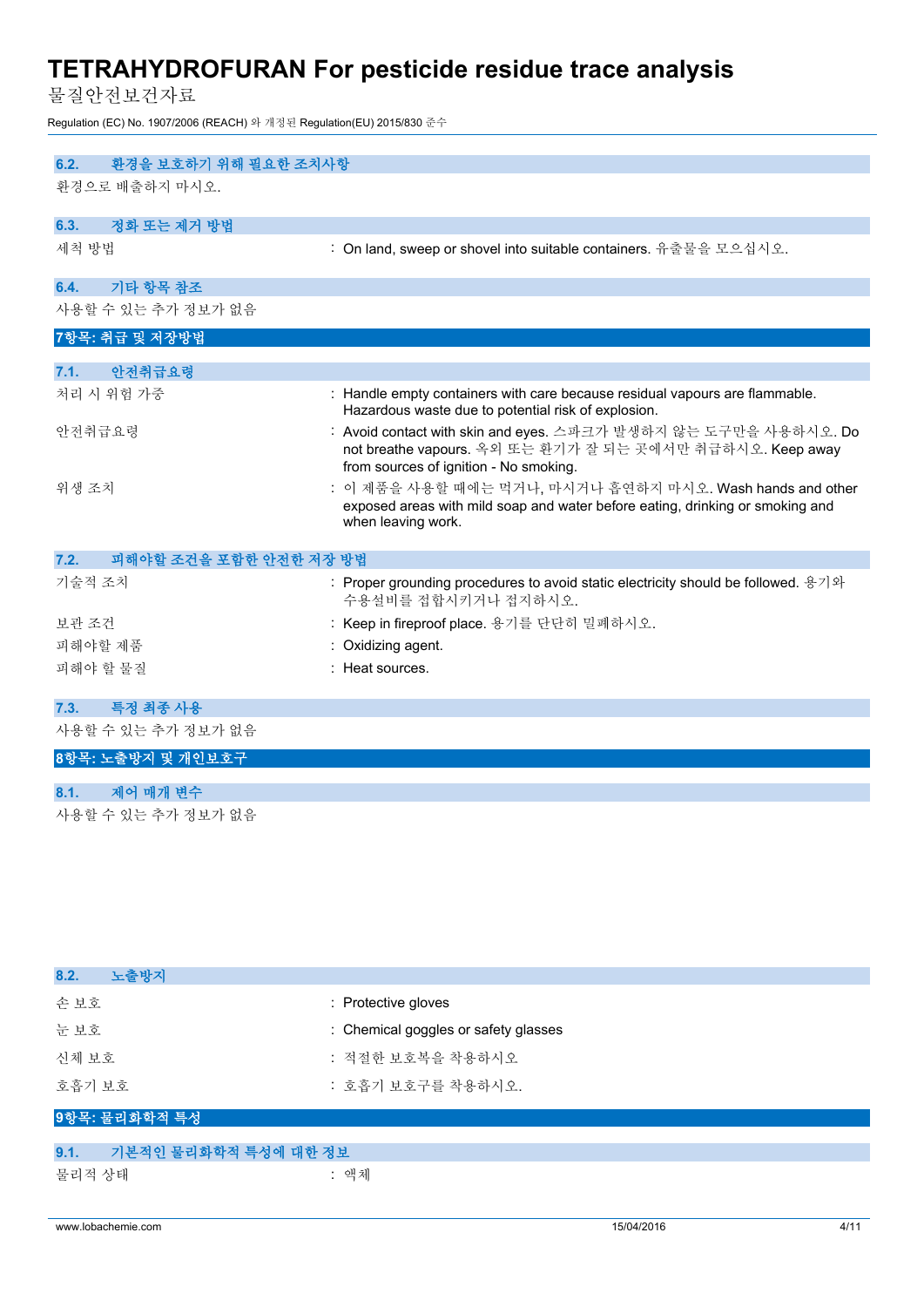물질안전보건자료

Regulation (EC) No. 1907/2006 (REACH) 와 개정된 Regulation(EU) 2015/830 준수

| 색상                  | : Clear Colorless.          |
|---------------------|-----------------------------|
| 냄새                  | : ether odor.               |
| 냄새 역치               | : 자료없음                      |
| pH                  | : 7                         |
| 상대 증발 속도(부틸아세테이트=1) | : 자료없음                      |
| 녹는점                 | $: -108 °C$                 |
| 어는점                 | : 자료없음                      |
| 초기 끓는점과 끓는점 범위      | : $65 - 67$ °C              |
| 인화점                 | $: -17 °C$                  |
| 자연발화 온도             | : 321 °C                    |
| 분해 온도               | : 자료없음                      |
| 인화성(고체, 기체)         | : Flammable<br>고인화성 액체 및 증기 |
| 증기압                 | : 190.7 hPa at 20°C         |
| 20°C에서의 상대 증기 밀도    | : 2.5                       |
| 상대 밀도               | : 자료없음                      |
| 비중/밀도               | : $0.88$ g/cm <sup>3</sup>  |
| 용해도                 | : 물: Soluble in water       |
| n-옥탄올/물분배계수         | : 자료없음                      |
| 점도(동점도)             | : 자료없음                      |
| 점도(역학점도)            | : 자료없음                      |
| 폭발성                 | : 폭발성 과산화물 형성 가능.           |
| 산화성                 | : 자료없음                      |
| 인화 또는 폭발 범위의 상한/하한  | : 0.018 - 0.118 vol %       |

## **9.2. 그 밖의 참고사항**

사용할 수 있는 추가 정보가 없음

# **10항목: 안정성 및 반응성**

## **10.1. 반응성**

사용할 수 있는 추가 정보가 없음

# **10.2. 화학적 안정성**

Stable under normal conditions.

# **10.3. 유해 반응의 가능성**

Reacts vigorously with strong oxidizers and acids.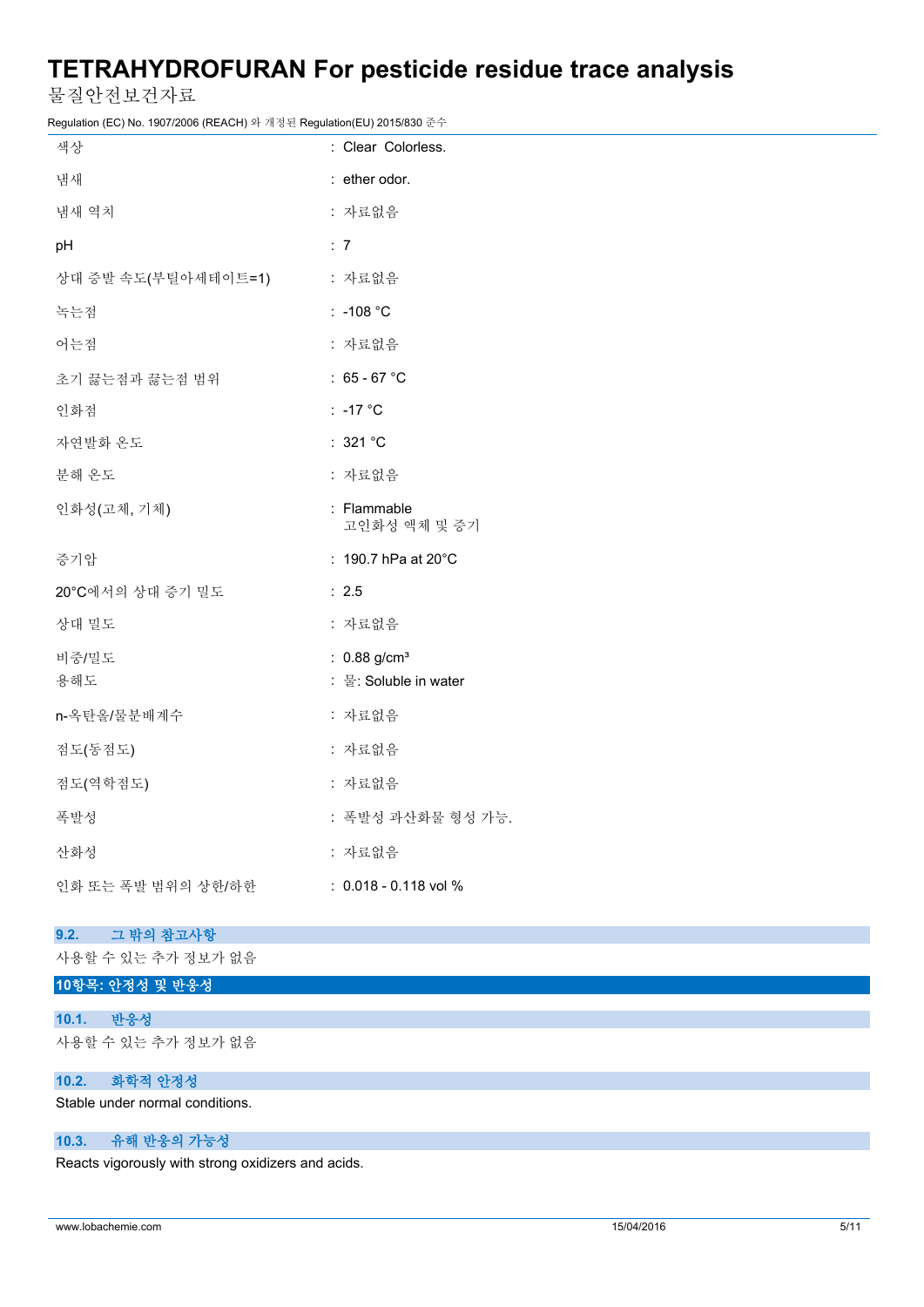물질안전보건자료

Regulation (EC) No. 1907/2006 (REACH) 와 개정된 Regulation(EU) 2015/830 준수

| 피해야 할 조건<br>10.4.                            |                      |  |
|----------------------------------------------|----------------------|--|
| Open flame. 열. Sparks.                       |                      |  |
| 10.5. 피해야 할 물질                               |                      |  |
| Oxidizing agent.                             |                      |  |
| 10.6. 분해시 생성되는 유해물질                          |                      |  |
| May release flammable gases. 폭발성 과산화물 형성 가능. |                      |  |
|                                              |                      |  |
| 11항목: 독성에 관한 정보                              |                      |  |
| 11.1. 독성에 대한 정보                              |                      |  |
| 급성 독성                                        | : 분류되지 않음            |  |
|                                              |                      |  |
| 피부 부식성 또는 자극성                                | : 분류되지 않음            |  |
|                                              | pH: 7                |  |
| 심한 눈 손상 또는 자극성                               | : 눈에 심한 자극을 일으킴.     |  |
|                                              | pH: 7                |  |
| 호흡기 또는 피부 과민성                                | : 분류되지 않음            |  |
| 생식세포 돌연변이 유발성                                | : 분류되지 않음            |  |
| 발암성                                          | : 분류되지 않음            |  |
|                                              |                      |  |
| 생식독성                                         | : 분류되지 않음            |  |
| 특정 표적장기 독성 (1회 노출)                           | : 호흡기계 자극을 일으킬 수 있음. |  |
|                                              |                      |  |
| 특정 표적장기 독성 (반복 노출)                           | : 분류되지 않음            |  |

흡인유해성 : 분류되지 않음

|          | 12항목: 환경에 미치는 영향   |
|----------|--------------------|
|          |                    |
| 12.1. 독성 |                    |
|          | 사용할 수 있는 추가 정보가 없음 |

### **12.2. 잔류성 및 분해성**

사용할 수 있는 추가 정보가 없음

## **12.3. 생물 농축 가능성**

사용할 수 있는 추가 정보가 없음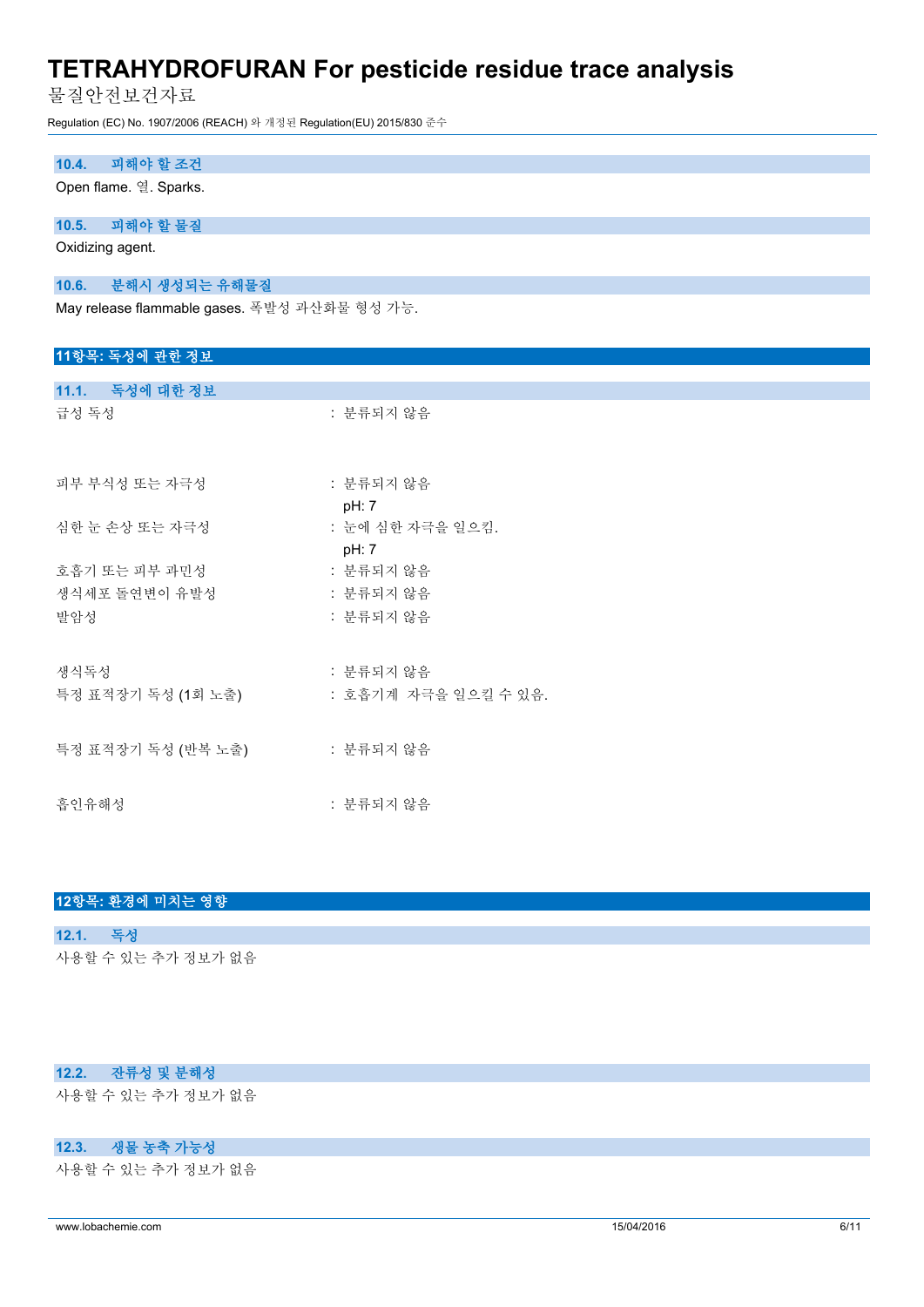물질안전보건자료

Regulation (EC) No. 1907/2006 (REACH) 와 개정된 Regulation(EU) 2015/830 준수

## **12.4. 토양 이동성**

사용할 수 있는 추가 정보가 없음

### **12.5. PBT 및 vPvB 평가 결과**

사용할 수 있는 추가 정보가 없음

## **12.6. 기타 유해 영향**

사용할 수 있는 추가 정보가 없음

## **13항목: 폐기시 주의사항**

| '폐기물 처리법'<br>13.1. |                                                                                                                                    |
|--------------------|------------------------------------------------------------------------------------------------------------------------------------|
| 제품/포장 폐기 권고사항      | : 관련 법규에 명시된 내용에 따라 내용물과 용기를 폐기하시오.                                                                                                |
| 추가 정보              | : Handle empty containers with care because residual vapours are flammable.<br>Hazardous waste due to potential risk of explosion. |

# **14항목: 운송에 필요한 정보**

ADR / RID / IMDG / IATA / ADN 에 따름

| 14.1. 유엔 번호(UN No.)   |                                                 |
|-----------------------|-------------------------------------------------|
| UN-번호(ADR)            | : 2056                                          |
| UN-번호 (IMDG)          | : 2056                                          |
| UN-번호(IATA)           | : 2056                                          |
| UN-번호(ADN)            | : 2056                                          |
| UN-번호(RID)            | : 2056                                          |
|                       |                                                 |
| 14.2. 유엔 적정 선적명       |                                                 |
| 유엔 적정 선적명 (ADR)       | : 테트라히드로푸란                                      |
| 유엔 적정 선적명 (IMDG)      | : TETRAHYDROFURAN                               |
| 유엔 적정 선적명 (IATA)      | : Tetrahydrofuran                               |
| 유엔 적정 선적명 (ADN)       | : 테트라히드로푸란                                      |
| 유엔 적정 선적명 (RID)       | : 테트라히드로푸란                                      |
| 운송 문서 기술 (ADR)        | : UN 2056 테트라히드로푸란, 3, II, (D/E)                |
| 운송 문서 기술 (IMDG)       | : UN 2056 TETRAHYDROFURAN, 3, II (< -18°C c.c.) |
| 운송 문서 기술 (IATA)       | : UN 2056 Tetrahydrofuran, 3, II                |
| 운송 문서 기술 (ADN)        | : UN 2056 테트라히드로푸란, 3, Ⅱ                        |
| 운송 문서 기술 (RID)        | : UN 2056 테트라히드로푸란, 3, II                       |
|                       |                                                 |
| 14.3.<br>운송에서의 위험성 등급 |                                                 |
| <b>ADR</b>            |                                                 |
| 운송 위험 분류 (ADR)        | $\therefore$ 3                                  |
| 위험 라벨 (ADR)           | $\therefore$ 3                                  |

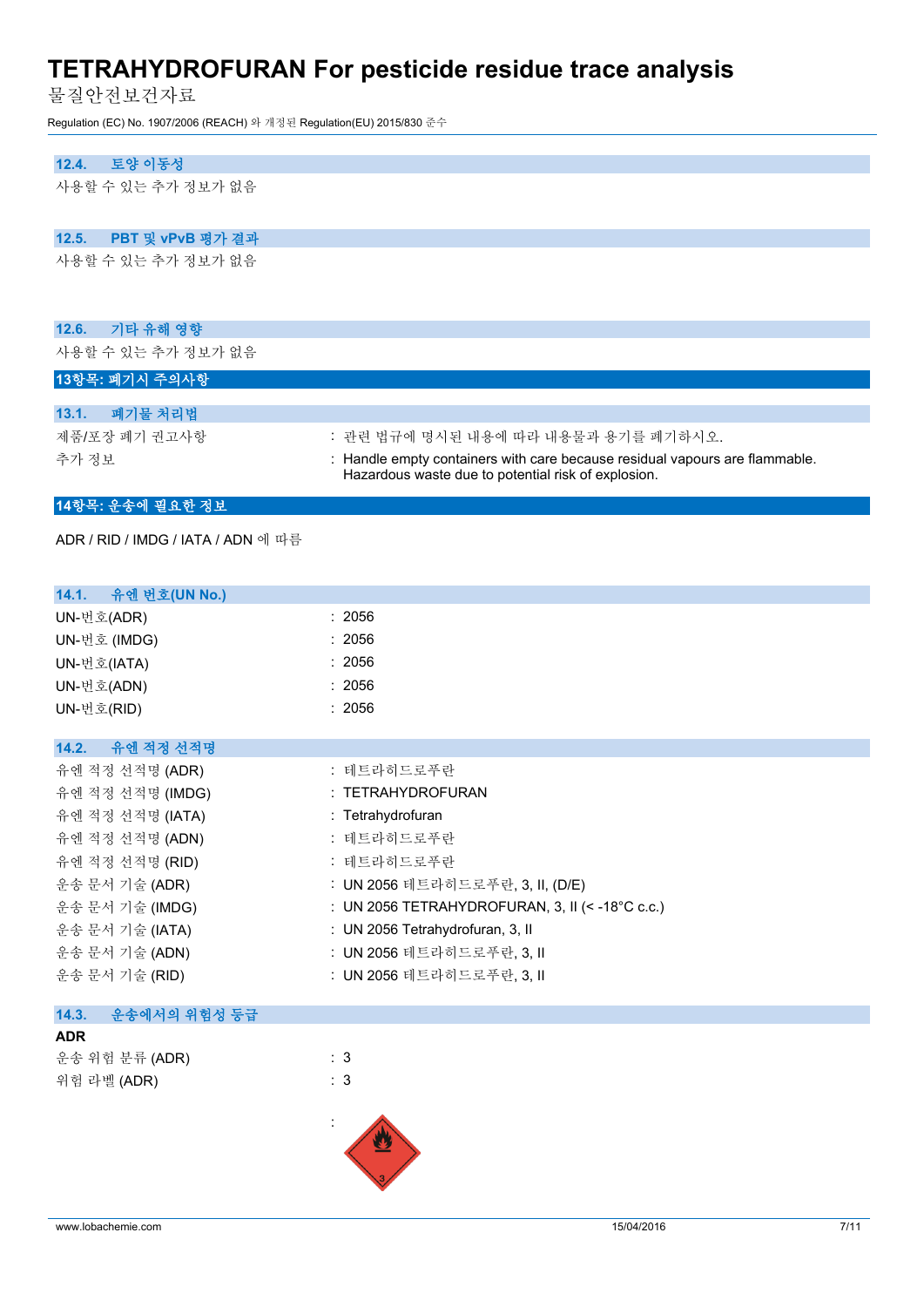물질안전보건자료

Regulation (EC) No. 1907/2006 (REACH) 와 개정된 Regulation(EU) 2015/830 준수



| 용기등급<br>14.4.   |                 |
|-----------------|-----------------|
| 용기 등급(ADR)      | $\therefore$ 11 |
| 용기 등급(IMDG)     | $\therefore$ H  |
| 용기 등급(IATA)     | $\therefore$ H  |
| 포장 그룹(ADN)      | $\therefore$ H  |
| 용기 등급(RID)      | $\therefore$ 11 |
|                 |                 |
| 14.5.<br>환경 유해성 |                 |
| 환경에 위험          | : 비해당           |
| 해양오염물질          | : 비해당           |
| 그 밖의 참고사항       | : 가용 추가 정보 없음   |
|                 |                 |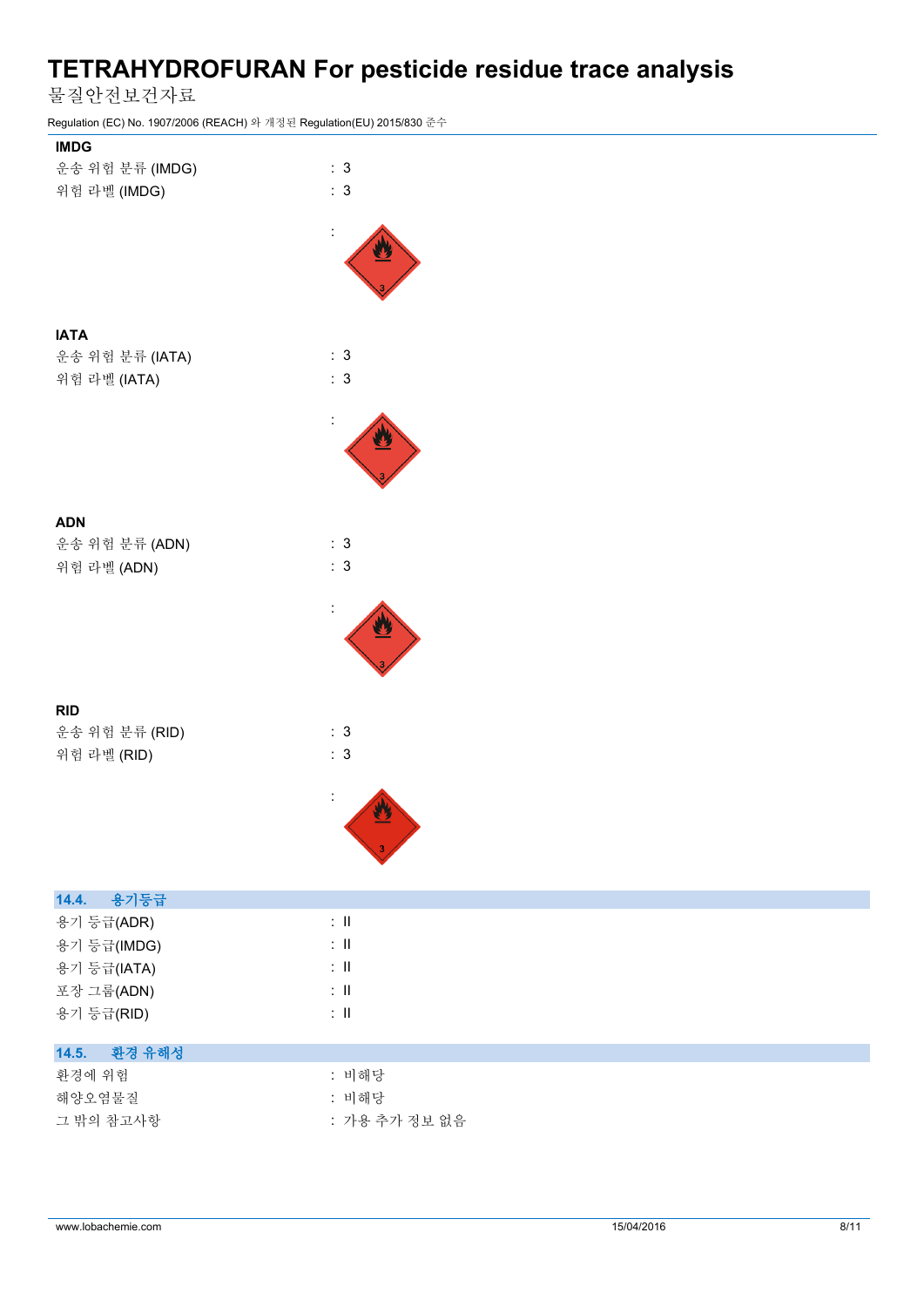물질안전보건자료

Regulation (EC) No. 1907/2006 (REACH) 와 개정된 Regulation(EU) 2015/830 준수

**14.6. 사용자를 위한 특별 주의사항**

## **- 내륙 수송**

| - 41म नह                  |                                                                                                                                |
|---------------------------|--------------------------------------------------------------------------------------------------------------------------------|
| 분류 코드(ADR)                | : F1                                                                                                                           |
| 일정량(ADR)                  | : 11                                                                                                                           |
| 극소량(ADR)                  | $\therefore$ E2                                                                                                                |
| 포장 지침(ADR)                | : P001, IBC02, R001                                                                                                            |
| 공동 포장 관련 특별 규정(ADR)       | : MP19                                                                                                                         |
| 휴대용 탱크 및 대량 용기(ADR)       | : T4                                                                                                                           |
| 휴대용 탱크 및 대량 용기 특별 조항(ADR) | $\therefore$ TP1                                                                                                               |
| 탱크 코드(ADR)                | : LGBF                                                                                                                         |
| 탱크 운반용 차량                 | :FL                                                                                                                            |
| 운송 범주(ADR)                | $\therefore$ 2                                                                                                                 |
| 운송 관련 특별 조항 - 운영(ADR)     | : S2, S20                                                                                                                      |
| 위험 식별 번호(Kemler 번호)       | : 33                                                                                                                           |
| Orange plates (운반차량표시)    | 33<br>2056                                                                                                                     |
| 터널 제한 코드 (ADR)            | : D/E                                                                                                                          |
| EAC 코드                    | $:$ •2YE                                                                                                                       |
| - 해상 운송                   |                                                                                                                                |
| 포장 지침 (IMDG)              | : P001                                                                                                                         |
| IBC 포장 지침(IMDG)           | : IBCO2                                                                                                                        |
| 탱크 지침 (IMDG)              | : T4                                                                                                                           |
| 탱크 특별 지침 (IMDG)           | :TP1                                                                                                                           |
| EmS-No. (화재)              | $: F-E$                                                                                                                        |
| EmS-No. (유출)              | $: S-D$                                                                                                                        |
| 적재 범주 (IMDG)              | $\therefore$ B                                                                                                                 |
| 인화점 (IMDG)                | : below -18 $^{\circ}$ C c.c.                                                                                                  |
| 특성과 준수사항 (IMDG)           | : Colourless liquid with an ethereal odour. Flashpoint: below -18°C c.c. Explosive<br>limits: 1.5% to 12% Miscible with water. |
| MFAG-번호                   | : 127                                                                                                                          |
| - 항공 운송                   |                                                                                                                                |
| PCA 예상 수량(IATA)           | : E2                                                                                                                           |
| PCA 제한 수량(IATA)           | : Y341                                                                                                                         |
| PCA 제한 수량 최대 순수량(IATA)    | : 1L                                                                                                                           |
| PCA 포장 지침(IATA)           | : 353                                                                                                                          |
| PCA 최대 순수량(IATA)          | : 5L                                                                                                                           |
| CAO 포장 지침(IATA)           | : 364                                                                                                                          |
| CAO 최대 순수량(IATA)          | : 60L                                                                                                                          |
| ERG 코드(IATA)              | : 3H                                                                                                                           |
| - 국내 수로 운송                |                                                                                                                                |
| 분류 코드(ADN)                | : F1                                                                                                                           |
| 일정량(ADN)                  | : 1L                                                                                                                           |
| 극소량(ADN)                  | : E2                                                                                                                           |
| 운송면장(ADN)                 | : T                                                                                                                            |
|                           |                                                                                                                                |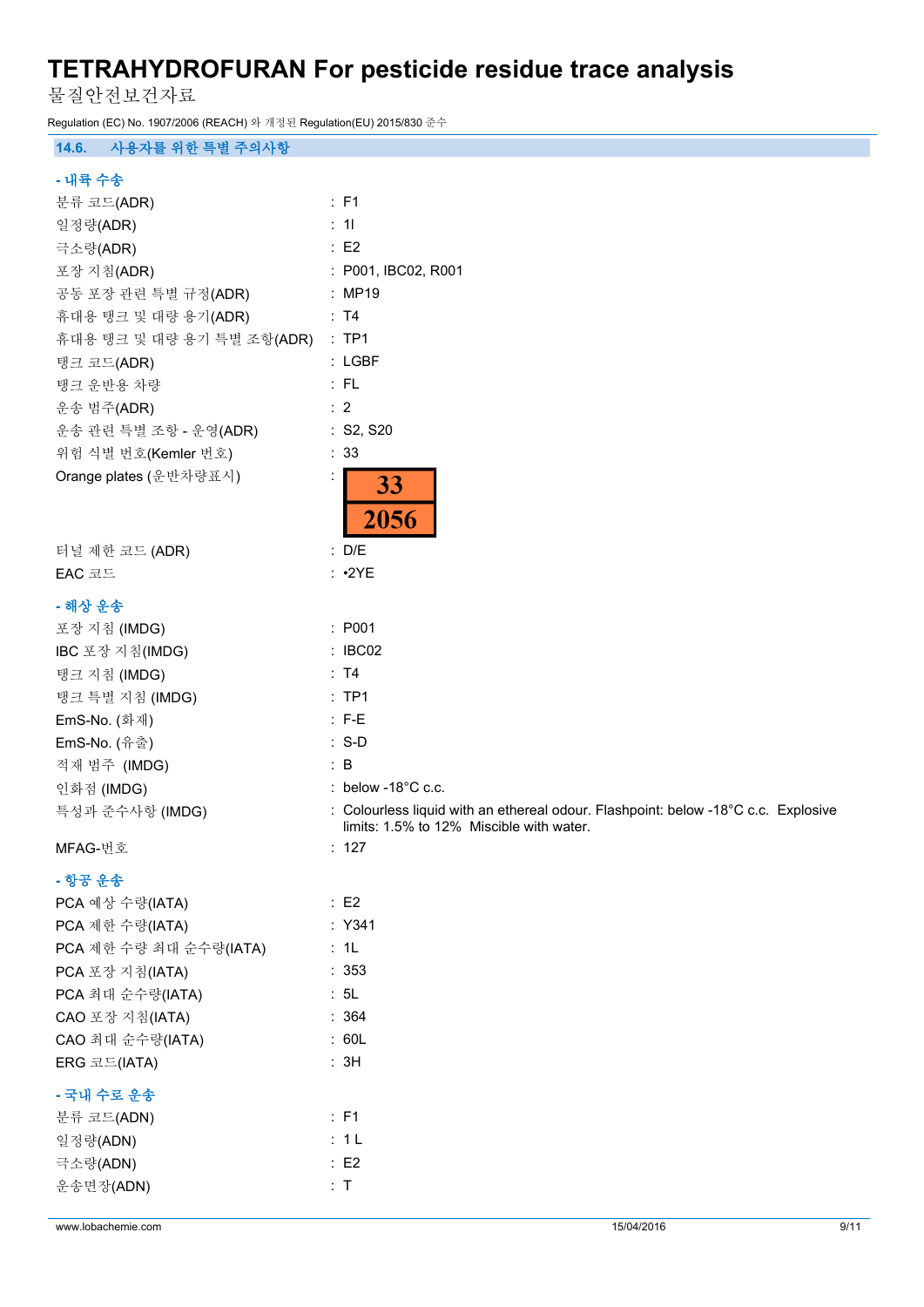물질안전보건자료

Regulation (EC) No. 1907/2006 (REACH) 와 개정된 Regulation(EU) 2015/830 준수

| 필수 장비(ADN)                | $:$ PP, EX, A       |
|---------------------------|---------------------|
| 환기(ADN)                   | : VE01              |
| 청색 원뿔/조명등 갯수(ADN)         | :1                  |
| - 철도 수송                   |                     |
| 분류 코드(RID)                | $:$ F1              |
| 한정 수량(RID)                | : 1L                |
| 극소량(RID)                  | E2                  |
| 포장 지침 (RID)               | : P001, IBC02, R001 |
| 공동 포장 관련 특별 규정(RID)       | : MP19              |
| 휴대용 탱크 및 대량 용기(RID)       | : T4                |
| 휴대용 탱크 및 대량 용기 특별 조항(RID) | $:$ TP1             |
| RID 탱크용 탱크 코드(RID)        | $:$ LGBF            |
| 운송 범주(RID)                | : 2                 |
| 특급 수송물                    | $\therefore$ CE7    |
| 위험물 식별 번호 (RID)           | : 33                |

### **14.7. MARPOL 73/78 별첨 II 및 IBC 코드에 따른 대량 운송**

해당없음

## **15항목: 법적 규제현황**

### **15.1. 안전, 보건 및 환경과 관련하여 단일물질 또는 혼합물에 대한 특별 규정/법규**

#### **15.1.1. EU 규정**

#### REACH의 부속서 XVII 제한물질 목록에 없음

TETRAHYDROFURAN For pesticide residue trace analysis 은(는) REACH 허가 후보 물질 목록에 등재되어 있지 않습니다 TETRAHYDROFURAN For pesticide residue trace analysis은(는) REACH 부록 XIV에 등재되어 있지 않습니다

## **15.1.2. 국가 규정**

## **독일**

연방 이미시온방지법 12차 시행령 - : 12차 BlmSchV(배출 방지 법령) (심각한 사고에 대한 규정) 미대상 12.BImSchV

#### **네덜란드**

| SZW-lijst van kankerverwekkende stoffen                                                 | : 미등재 물질 |
|-----------------------------------------------------------------------------------------|----------|
| SZW-lijst van mutagene stoffen                                                          | : 미등재 물질 |
| NIET-limitatieve lijst van voor de<br>voortplanting giftige stoffen - Borstvoeding      | : 미등재 물질 |
| NIET-limitatieve lijst van voor de<br>voortplanting giftige stoffen -<br>Vruchtbaarheid | : 미등재 물질 |
| NIET-limitatieve lijst van voor de<br>voortplanting giftige stoffen - Ontwikkeling      | : 미등재 물질 |